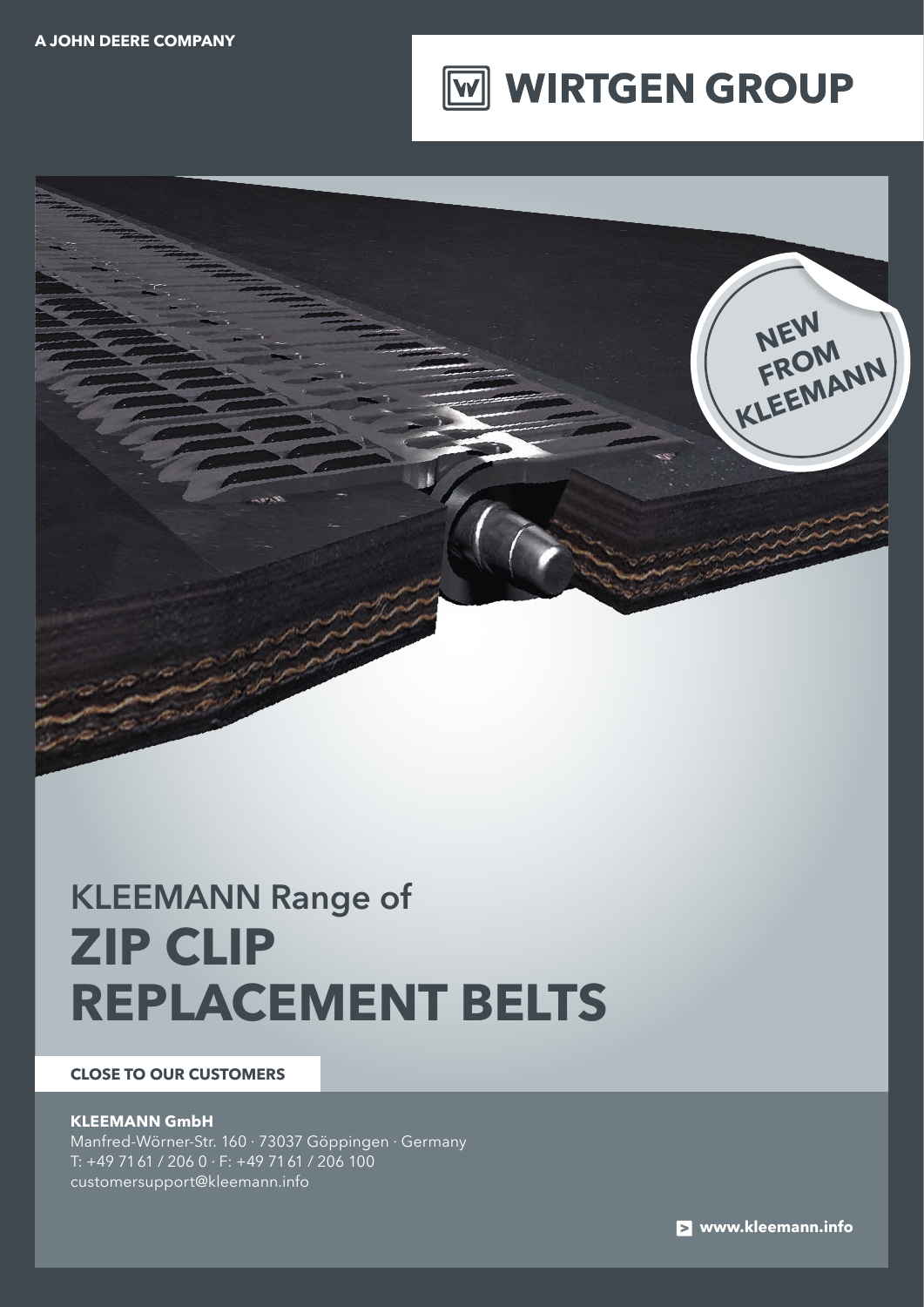### KLEEMANN ZIP CLIP replacement belts BELT REPLACEMENT MADE EASY

The costly and time-consuming replacement of defective or worn conveyor belts in crushing and screening plants is now a thing of the past. With our new ZIP CLIP replacement belts, belt changes can be carried out quickly and efficiently.

Once installed and tensed, the machine is immediately ready for operation again and work can continue.

#### **Your benefits with ZIP CLIP replacement belts:**

- > If the built-in belt tears, you can react immediately
- > Simple, straightforward belt replacement no need to call in an external service provider
- > No delays due to waiting for a repaired belt to harden/ dry, as is the case with vulcanisation
- > The machine is back in operation as soon as possible



- **3 >** *Use with conveyor scraper*
- **4 >** *Wear after 500 operating hours*







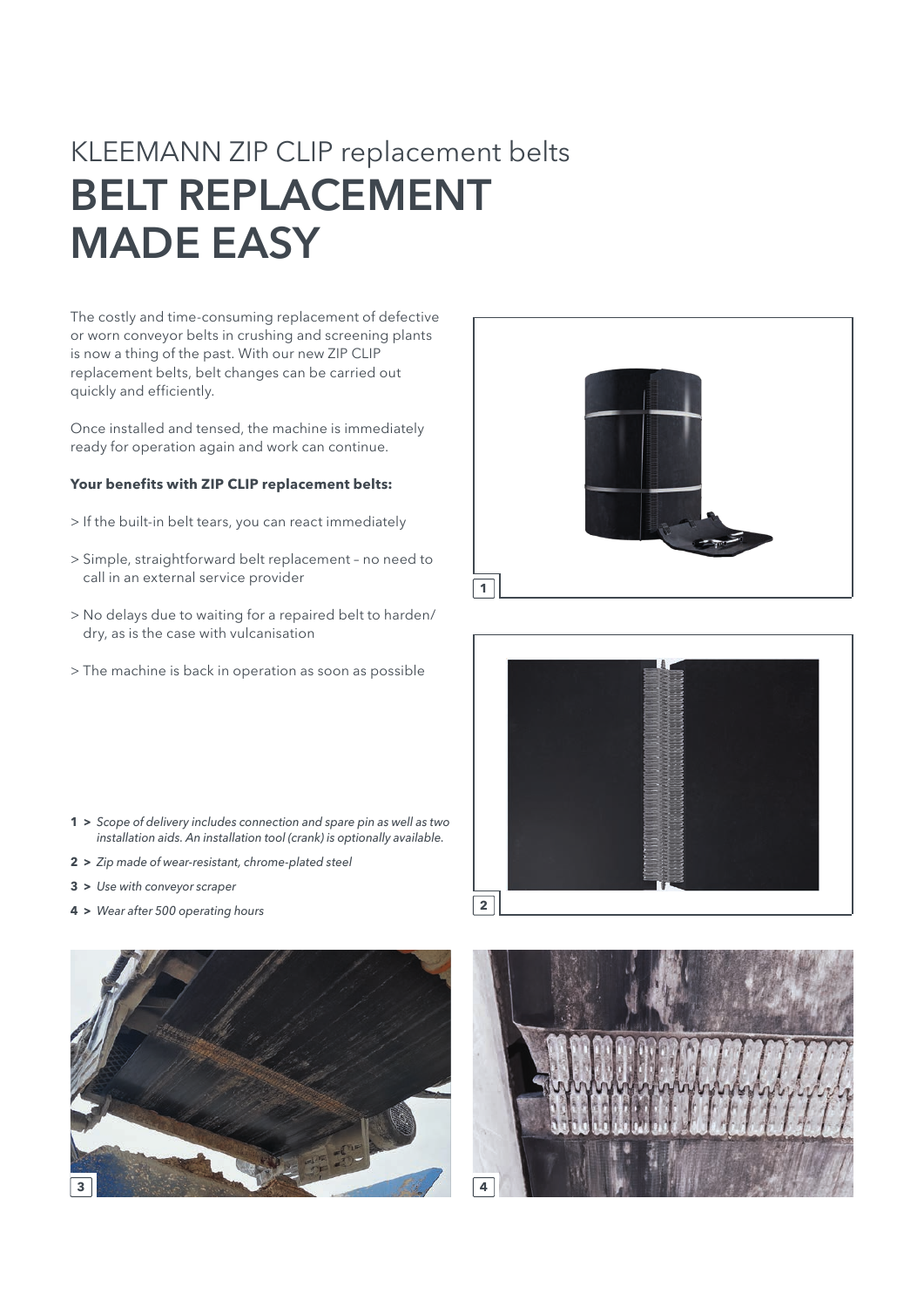## KLEEMANN ZIP CLIP replacement belts **SAVE** VALUABLE TIME



\* Response times depend on local conditions

**MORE INFO? SEE OUR PRACTICAL INSTALLATION INSTRUCTIONS FOR THE ZIP CLIP REPLACEMENT BELT.**